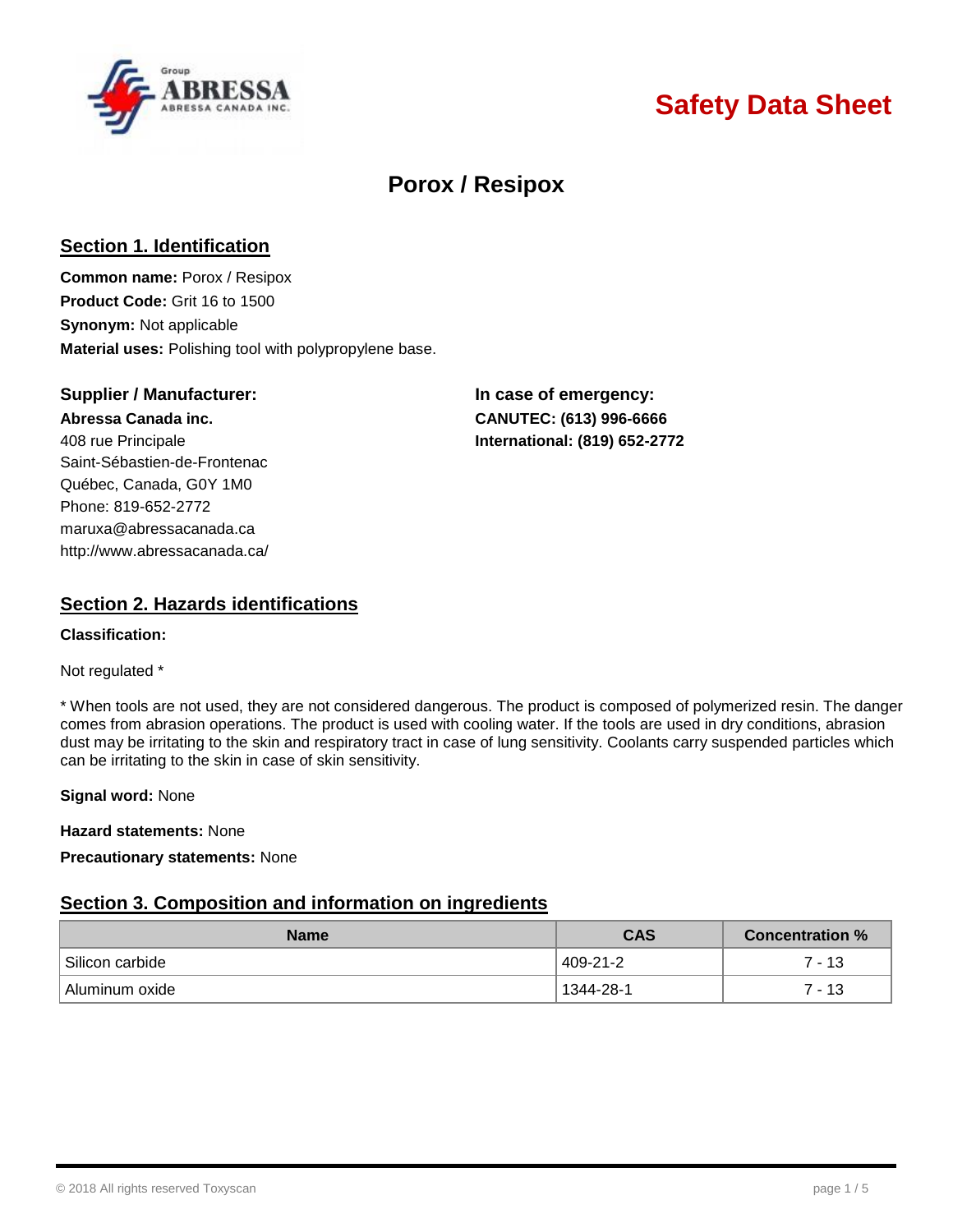## **Section 4. First aid measures**

### **Description of first aid if required:**

Move out of dangerous area. Consult a physician. Show this safety data sheet to the doctor in attendance.

#### **Eye contact:**

If irritation develops after the exposure to the abrasion particles and/or abrasion fluids, immediately rinse the eyes with a lot of water

#### **Skin contact:**

If irritation develops after the exposure to the abrasion particles and/or abrasion fluids, get medical help immediately.

#### **Inhalation:**

If irritation develops after exposure to abrasion particles and/or abrasion fluids. Get medical help immediately.

#### **Ingestion:**

Highly improbable. If however the product is ingested, DO NOT induce vomiting. Get medical help immediately.

#### **Indication of immediate medical attention and special treatment needed, if necessary:**

Do not give anything by mouth to an unconscious victim.

#### **Most important acute symptoms and effects:**

Abrasion particles can irritate the eyes. Irritating to skin in case of skin sensitivity. Not likely to be ingested, but possible in cases of poor industrial hygiene, abrasion particles can irritate the gastric tract. Unlikely for inhalation, but possible if product is used without cooling water. Abrasion dust can irritate the respiratory tract.

## **Section 5. Fire fighting measures**

#### **Flammability of the product:**

The polypropylene base may ignite or melt at very high temperatures.

**Flash point:**

N/A

#### **Auto-ignition temperature:**

N/A

#### **Products of combustion:**

Carbon oxides

#### **Special protective actions for fire-fighters:**

Wear self-contained breathing apparatus and appropriate protective clothing.

#### **Suitable extinguishing media:**

Use means of extinction the most suited to the surrounding materials.

### **Section 6. Accidental release measures**

**Personal precautions, protective equipment and emergency procedures: For non emergency personnel:** Not applicable **For emergency personnel:** Not applicable

**Environmental precautions:**

Not applicable

#### **Methods and material for containment and cleaning up:**

Use appropriate tools to put the spilled solid in a convenient waste disposal container.

## **Section 7. Handling and storage**

#### **Precautions in Handling:**

Follow the usual safety standards during abrasion operations to avoid mechanical damage from abrasive particles.

#### **Precautions in Storage:**

Keep container tightly closed in a cool, dry and well-ventilated place.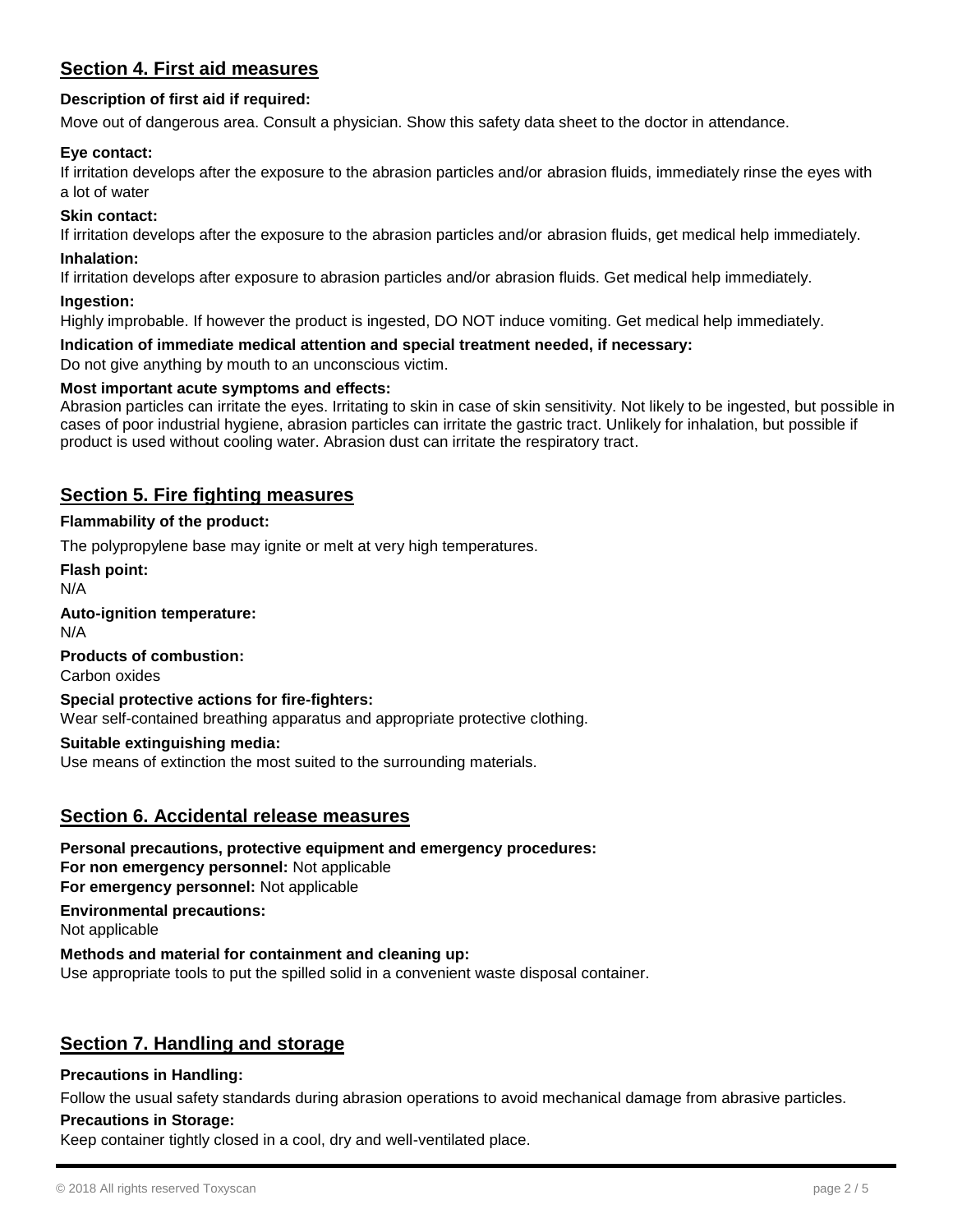## **Section 8. Exposure Controls, Personal Protections**

#### **Control parameters:**

| <b>Component</b> | <b>CAS</b> | Value      | <b>Control</b><br>parameters          | <b>Basis</b> |
|------------------|------------|------------|---------------------------------------|--------------|
| Silicon carbide  | 409-21-2   | <b>TWA</b> | 10 mg/m $3$                           | <b>NIOSH</b> |
|                  |            | <b>TWA</b> | 5 mg/m $3$<br>(inhalable<br>fraction) | <b>NIOSH</b> |
|                  |            | <b>TWA</b> | 15 mg/m $3$                           | <b>OSHA</b>  |
|                  |            | <b>TWA</b> | 5 mg/m $3$<br>(inhalable<br>fraction) | <b>OSHA</b>  |
| aluminum oxide   | 1344-28-1  | <b>TWA</b> | 5 mg/m $3$<br>(inhalable<br>fraction) | <b>OSHA</b>  |
|                  |            | <b>TWA</b> | 10 mg/m $3$                           | <b>ACGIH</b> |
|                  |            | <b>TWA</b> | 15 mg/m $3$                           | <b>OSHA</b>  |

#### **Engineering controls:**

Use with water to cool and clean the stone.

### **Personal protective equipment:**

**Eyes:** Wear safety glasses.

**Skin/body:** Wear a lab coat or any other appropriate protective clothing.

**Respiratory:** If ventilation is insufficient, choose appropriate respiratory protection according to levels and duration of exposure.

**Hands:** Wear chemical resistant protective gloves.

## **Section 9. Physical and chemical properties**

**Physical state:** Solid **Color:** Variable according to components **Odour:** Not available **Melting point/Freezing point:** Data not available **Boiling point:** Data not available **Appearance:** Solid **Flash point:** Data not available **Auto-ignition temperature:** Data not available **pH:** Data not available **Solubility:** Not applicable **Density:** Data not available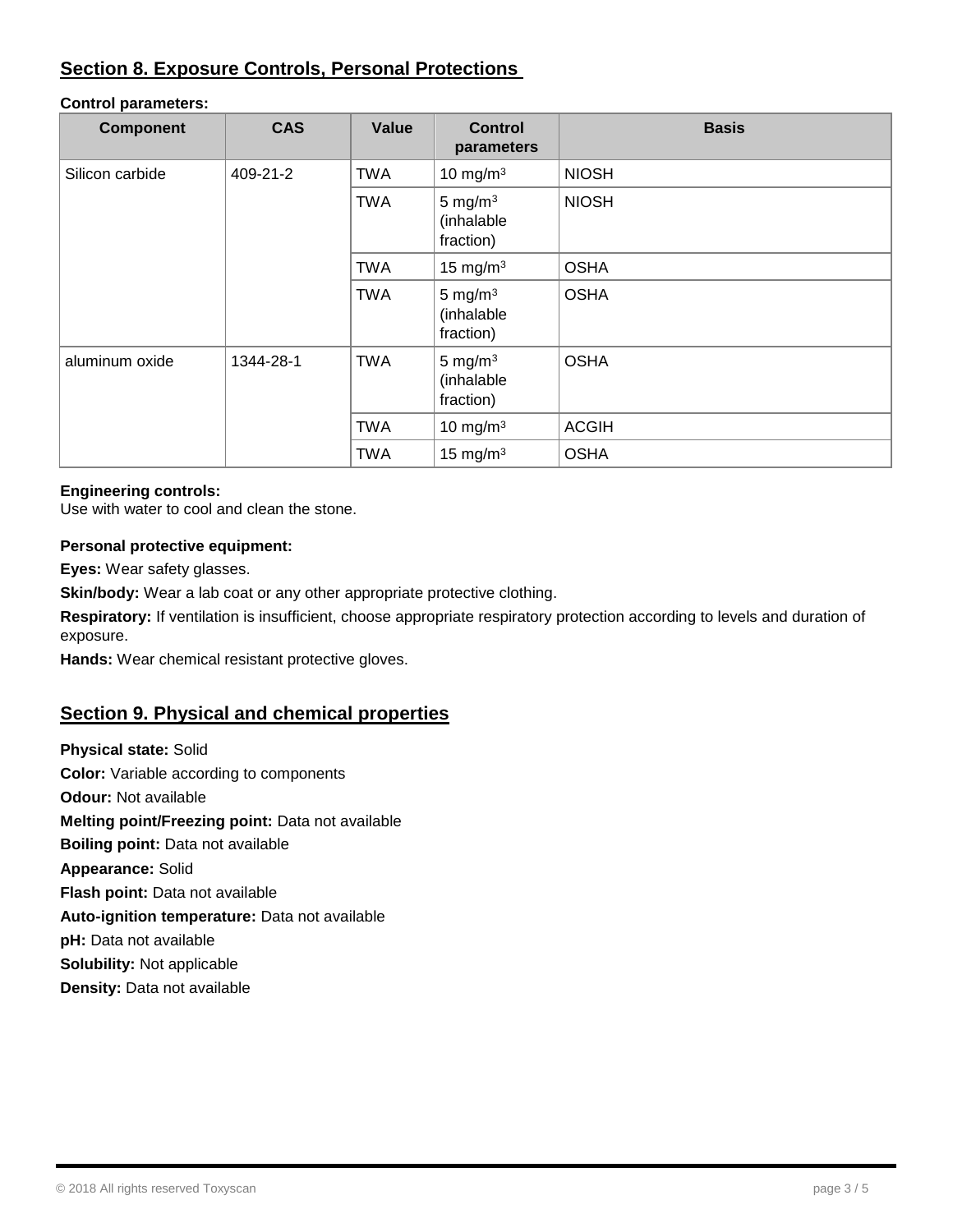## **Section 10. Stability and reactivity**

**Chemical reactivity:** Stable under normal conditions of use and storage.

**Possibility of hazardous reactions:** Under normal conditions of storage and use, no dangerous reaction does not occur.

**Reactivity conditions:** None

**Incompatible materials:** None

**Hazardous decomposition products:** None known

## **Section 11. Toxicological information**

## **Acute toxicity:**

| <b>Component</b>                                                | <b>CAS</b> | <b>Value</b>                     |
|-----------------------------------------------------------------|------------|----------------------------------|
| aluminum oxide                                                  | 1344-28-1  | $DL_{50}$ Oral: Rat > 3600 mg/kg |
| <b>Skin corrosion/irritation:</b><br>Not applicable             |            |                                  |
| Serious eye damage/irritation:<br>Not applicable                |            |                                  |
| <b>Respiratory or skin sensitisation:</b><br>Not applicable     |            |                                  |
| Gem cell mutagenicity:<br>Not applicable                        |            |                                  |
| Carcinogenicity:<br>Not applicable                              |            |                                  |
| <b>Reproductive toxicity:</b><br>Not applicable                 |            |                                  |
| <b>STOT- Single exposure:</b><br>Not applicable                 |            |                                  |
| <b>STOT- repeated exposure:</b><br>Not applicable               |            |                                  |
| <b>Aspiration hazard:</b><br>Not applicable                     |            |                                  |
| Information on likely route of exposure:<br>Not applicable      |            |                                  |
| <b>Section 12. Ecological information</b>                       |            |                                  |
| Ecological data for aquatic environments:<br>Data not available |            |                                  |
| Persistence and degradability:<br>Data not available            |            |                                  |
| <b>Bioaccumulative potential:</b>                               |            |                                  |

Data not available

**Mobility in soil:** Data not available

**Other adverse effects:** Data not available